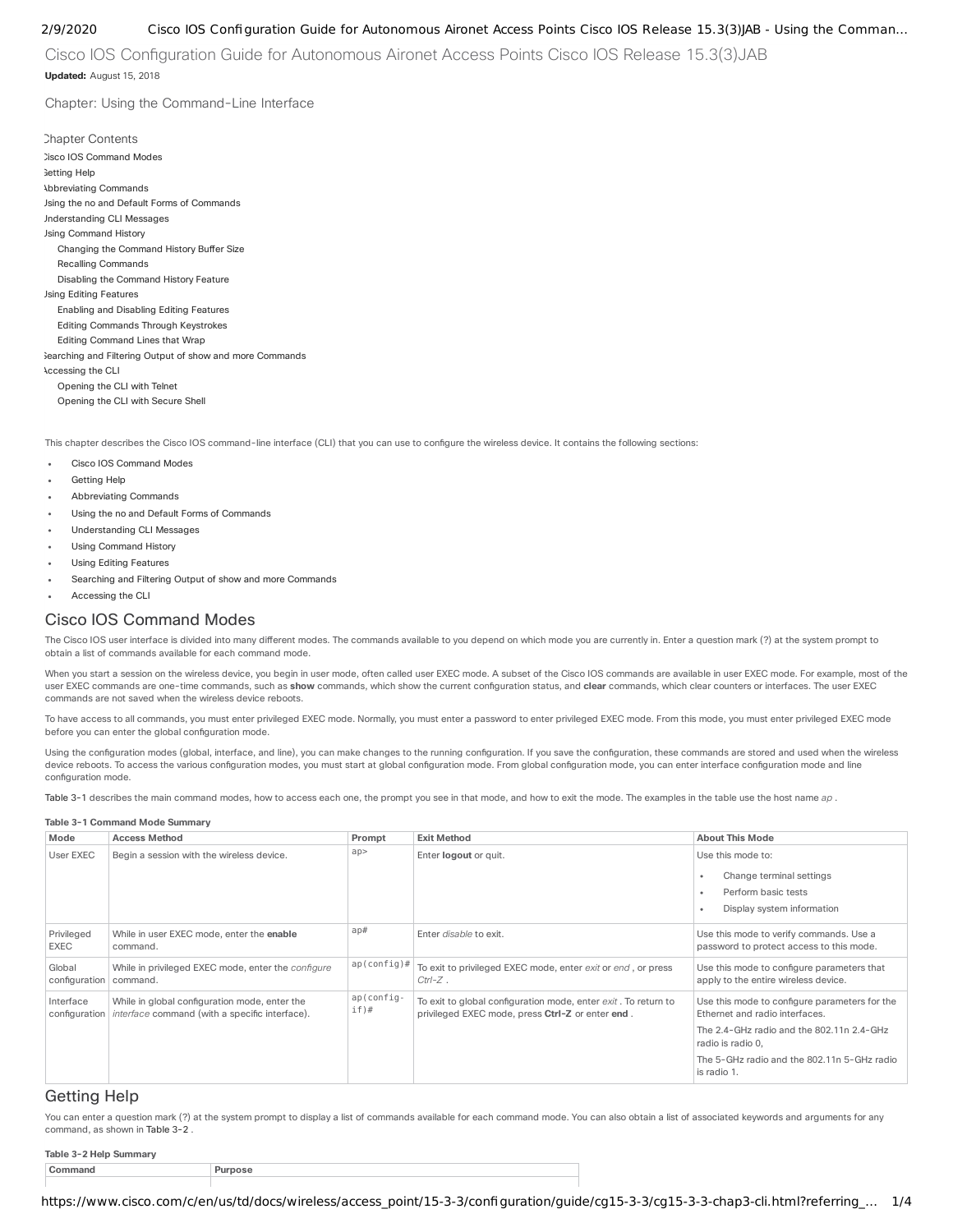| help                                  | Obtains a brief description of the help system in any command mode.       |  |  |
|---------------------------------------|---------------------------------------------------------------------------|--|--|
| abbreviated-command-entry?            | Obtains a list of commands that begin with a particular character string. |  |  |
|                                       | For example:                                                              |  |  |
|                                       | ap# $di$ ?                                                                |  |  |
|                                       | dir disable disconnect                                                    |  |  |
| abbreviated-command-entry $<$ Tab $>$ | Completes a partial command name.                                         |  |  |
|                                       | For example:                                                              |  |  |
|                                       | ap# sh conf $<$ tab $>$                                                   |  |  |
|                                       | ap# show configuration                                                    |  |  |
| ?                                     | Lists all commands available for a particular command mode.               |  |  |
|                                       | For example:                                                              |  |  |
|                                       | ap > ?                                                                    |  |  |
| command?                              | Lists the associated keywords for a command.                              |  |  |
|                                       | For example:                                                              |  |  |
|                                       | ap> show ?                                                                |  |  |
| command keyword?                      | Lists the associated arguments for a keyword.                             |  |  |
|                                       | For example:                                                              |  |  |
|                                       | $ap (config)$ # cdp holdtime ?                                            |  |  |
|                                       | <10-255> Length of time (in sec) that receiver must keep this packet      |  |  |

# <span id="page-1-0"></span>Abbreviating Commands

You have to enter only enough characters for the wireless device to recognize the command as unique. This example shows how to enter the show configuration privileged EXEC command:

## ap# show conf

# <span id="page-1-1"></span>Using the no and Default Forms of Commands

Most conguration commands also have a **no** form. In general, use the **no** form to disable a feature or function or reverse the action of a command. For example, the **no shutdown** interface conguration command reverses the shutdown of an interface. Use the command without the keyword **no** to re-enable a disabled feature or to enable a feature that is disabled by default.

Configuration commands can also have a *default* form. The default form of a command returns the command setting to its default. Most commands are disabled by default, so the default form is the same as the no form. However, some commands are enabled by default and have variables set to certain default values. In these cases, the default command enables the command and sets variables to their default values.

# <span id="page-1-2"></span>Understanding CLI Messages

[Table](#page-1-6) 3-3 lists some error messages that you might encounter while using the CLI to congure the wireless device.

## <span id="page-1-6"></span>**Table 3-3 Common CLI Error Messages**

| <b>Error Message</b>                                                        | Meaning                                                                                  | <b>How to Get Help</b>                                                                                                                                                         |  |  |  |
|-----------------------------------------------------------------------------|------------------------------------------------------------------------------------------|--------------------------------------------------------------------------------------------------------------------------------------------------------------------------------|--|--|--|
| % Ambiquous command: "show<br>con"                                          | You did not enter enough characters for the wireless device to<br>recognize the command. | Re-enter the command followed by a question mark (?) with a space between the<br>command and the question mark.                                                                |  |  |  |
|                                                                             |                                                                                          | The possible keywords that you can enter with the command are displayed.                                                                                                       |  |  |  |
| % Incomplete command.                                                       | You did not enter all the keywords or values required by this<br>command.                | Re-enter the command followed by a question mark (?) with a space between the<br>command and the question mark.                                                                |  |  |  |
|                                                                             |                                                                                          | The possible keywords that you can enter with the command are displayed.                                                                                                       |  |  |  |
| % Invalid input detected at<br>$\prime\land\prime$ marker.<br>of the error. |                                                                                          | You entered the command incorrectly. The caret ( $\land$ ) marks the point   Enter a question mark (?) to display all the commands that are available in this command<br>mode. |  |  |  |
|                                                                             |                                                                                          | The possible keywords that you can enter with the command are displayed.                                                                                                       |  |  |  |

# <span id="page-1-3"></span>Using Command History

The CLI provides a history or record of commands that you have entered. This feature is particularly useful for recalling long or complex commands or entries, including access lists. You can customize the command history feature to suit your needs as described in these sections:

- Changing the [Command](#page-1-4) History Buffer Size
- Recalling [Commands](#page-1-5)
- Disabling the [Command](#page-2-0) History Feature

## <span id="page-1-4"></span>Changing the Command History Buffer Size

By default, the wireless device records ten command lines in its history buffer. Beginning in privileged EXEC mode, enter this command to change the number of command lines that the wireless device records during the current terminal session:

ap# **terminal history** [**size** number-of-lines]

The range is from 0 to 256.

Beginning in line configuration mode, enter this command to configure the number of command lines the wireless device records for all sessions on a particular line:

ap(config-line)# **history** [**size** number-of-lines]

The range is from 0 to 256.

## <span id="page-1-5"></span>Recalling Commands

To recall commands from the history buffer, perform one of the actions listed in [Table](#page-1-7) 3-4.

## <span id="page-1-7"></span>**Table 3-4 Recalling Commands**

| Action1                                | Result                                                                                                                                                                                 |
|----------------------------------------|----------------------------------------------------------------------------------------------------------------------------------------------------------------------------------------|
| Press Ctrl-P or the up<br>arrow key.   | Recall commands in the history buffer, beginning with the most recent command. Repeat the key sequence to recall successively older commands.                                          |
| Press Ctrl-N or the<br>down arrow kev. | Return to more recent commands in the history buffer after recalling commands with Ctrl-P or the up arrow key. Repeat the key sequence to recall successively more recent<br>commands. |

https://www.cisco.com/c/en/us/td/docs/wireless/access\_point/15-3-3/configuration/guide/cg15-3-3/cg15-3-3-chap3-cli.html?referring\_… 2/4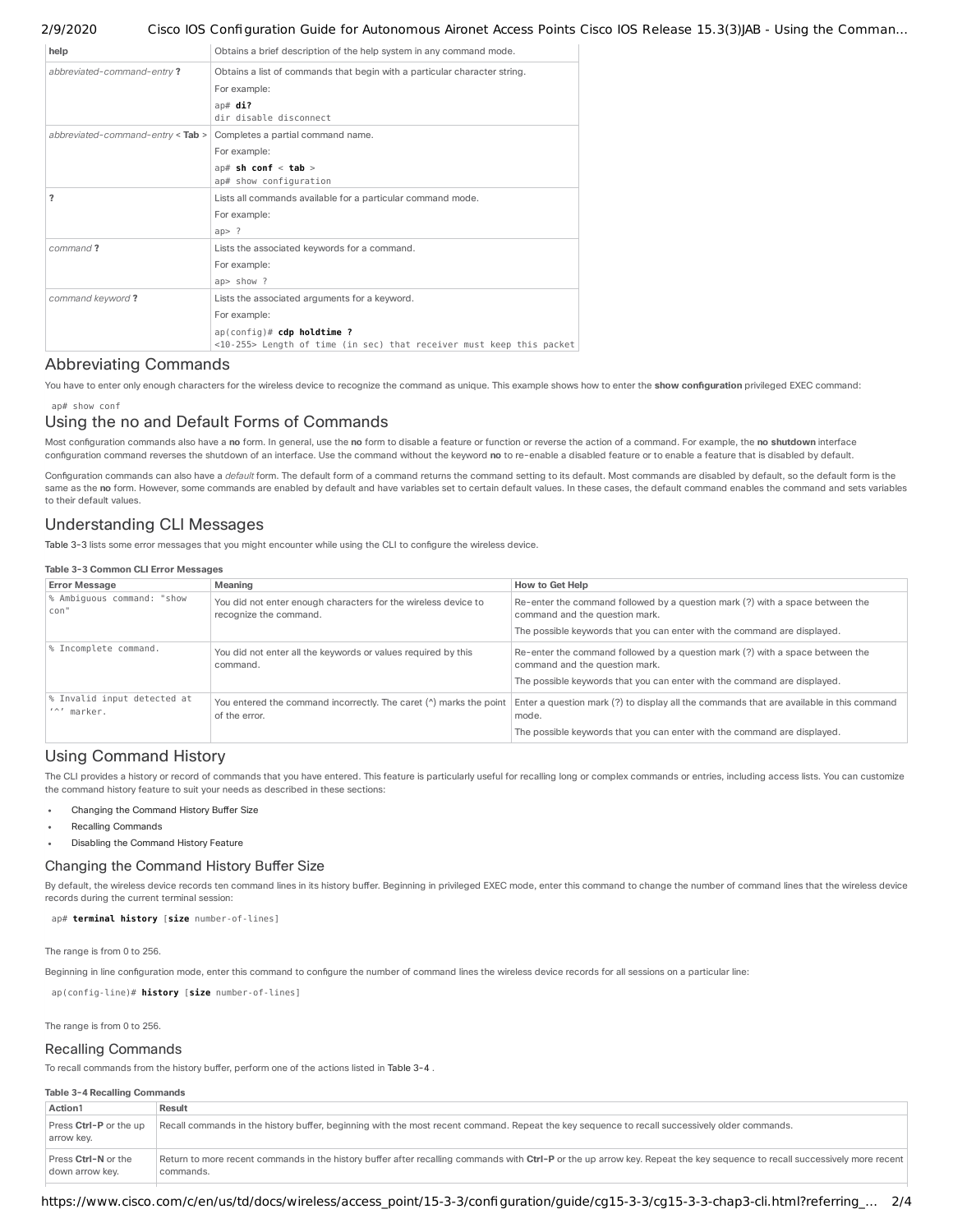show history While in privileged EXEC mode, list the last several commands that you just entered. The number of commands that are displayed is determined by the setting of the **terminal history** global configuration command and history line configuration command.

<span id="page-2-4"></span><sup>1</sup>The arrow keys function only on ANSI-compatible terminals such as VT100s.

## <span id="page-2-0"></span>Disabling the Command History Feature

The command history feature is automatically enabled.

To disable the feature during the current terminal session, enter the **terminal no history** privileged EXEC command.

To disable command history for the line, enter the **no history** line conguration command.

# <span id="page-2-1"></span>Using Editing Features

This section describes the editing features that can help you manipulate the command line. It contains these sections:

- Enabling and [Disabling](#page-2-2) Editing Features
- Editing [Commands](#page-2-3) Through Keystrokes
- Editing [Command](#page-3-0) Lines that Wrap

## <span id="page-2-2"></span>Enabling and Disabling Editing Features

Although enhanced editing mode is automatically enabled, you can disable it.

To re-enable the enhanced editing mode for the current terminal session, enter this command in privileged EXEC mode:

ap# **terminal editing**

To reconfigure a specific line to have enhanced editing mode, enter this command in line configuration mode:

ap(config-line)# **editing**

To globally disable enhanced editing mode, enter this command in line conguration mode:

## ap(config-line)# **no editing**

## <span id="page-2-3"></span>Editing Commands Through Keystrokes

[Table](#page-2-5) 3-5 shows the keystrokes that you need to edit command lines.

### <span id="page-2-5"></span>**Table 3-5 Editing Commands Through Keystrokes**

| Capability                                                                                                                                                                                                                                                                                                                         | Keystroke2 Purpose  |                                                                                                                                                             |
|------------------------------------------------------------------------------------------------------------------------------------------------------------------------------------------------------------------------------------------------------------------------------------------------------------------------------------|---------------------|-------------------------------------------------------------------------------------------------------------------------------------------------------------|
| Move around the command line to make changes or corrections.                                                                                                                                                                                                                                                                       |                     | <b>Ctrl-B</b> or the Move the cursor back one character.                                                                                                    |
|                                                                                                                                                                                                                                                                                                                                    | right arrow<br>key  | <b>Ctrl-F</b> or the   Move the cursor forward one character.                                                                                               |
|                                                                                                                                                                                                                                                                                                                                    | Ctrl-A              | Move the cursor to the beginning of the command line.                                                                                                       |
|                                                                                                                                                                                                                                                                                                                                    | Ctrl-E              | Move the cursor to the end of the command line.                                                                                                             |
| Esc B<br>Esc F<br>Ctrl-T                                                                                                                                                                                                                                                                                                           |                     | Move the cursor back one word.                                                                                                                              |
|                                                                                                                                                                                                                                                                                                                                    |                     | Move the cursor forward one word.                                                                                                                           |
|                                                                                                                                                                                                                                                                                                                                    |                     | Transpose the character to the left of the cursor with the character<br>located at the cursor.                                                              |
| Recall commands from the buffer and paste them in the command line. The wireless device provides a buffer                                                                                                                                                                                                                          |                     | Recall the most recent entry in the buffer.                                                                                                                 |
| with the last ten items that you deleted.                                                                                                                                                                                                                                                                                          | Esc Y               | Recall the next buffer entry.                                                                                                                               |
|                                                                                                                                                                                                                                                                                                                                    |                     | The buffer contains only the last 10 items that you have deleted or<br>cut. If you press Esc Y more than ten times, you cycle to the first<br>buffer entry. |
| Delete entries if you make a mistake or change your mind.                                                                                                                                                                                                                                                                          |                     | Erase the character to the left of the cursor.                                                                                                              |
|                                                                                                                                                                                                                                                                                                                                    | Ctrl-D              | Delete the character at the cursor.                                                                                                                         |
|                                                                                                                                                                                                                                                                                                                                    | Ctrl-K              | Delete all characters from the cursor to the end of the command line.                                                                                       |
|                                                                                                                                                                                                                                                                                                                                    | Ctrl-U or<br>Ctrl-X | Delete all characters from the cursor to the beginning of the<br>command line.                                                                              |
|                                                                                                                                                                                                                                                                                                                                    | Ctrl-W              | Delete the word to the left of the cursor.                                                                                                                  |
|                                                                                                                                                                                                                                                                                                                                    | Esc D               | Delete from the cursor to the end of the word.                                                                                                              |
| Capitalize or lowercase words or capitalize a set of letters.                                                                                                                                                                                                                                                                      | Esc C               | Capitalize at the cursor.                                                                                                                                   |
|                                                                                                                                                                                                                                                                                                                                    | Esc <sub>L</sub>    | Change the word at the cursor to lowercase.                                                                                                                 |
|                                                                                                                                                                                                                                                                                                                                    |                     | Capitalize letters from the cursor to the end of the word.                                                                                                  |
| Designate a particular keystroke as an executable command, perhaps as a shortcut.                                                                                                                                                                                                                                                  | Ctrl-V or<br>Esc Q  |                                                                                                                                                             |
| Scroll down a line or screen on displays that are longer than the terminal screen can display.<br>Note The More prompt appears for output that has more lines than can be displayed on the terminal screen,<br>including show command output. You can use the Return and Space bar keystrokes whenever you see<br>the More prompt. |                     | Scroll down one line.                                                                                                                                       |
|                                                                                                                                                                                                                                                                                                                                    |                     | Scroll down one screen.                                                                                                                                     |
| Redisplay the current command line if the wireless device suddenly sends a message to your screen.                                                                                                                                                                                                                                 | Ctrl-L or<br>Ctrl-R | Redisplay the current command line.                                                                                                                         |